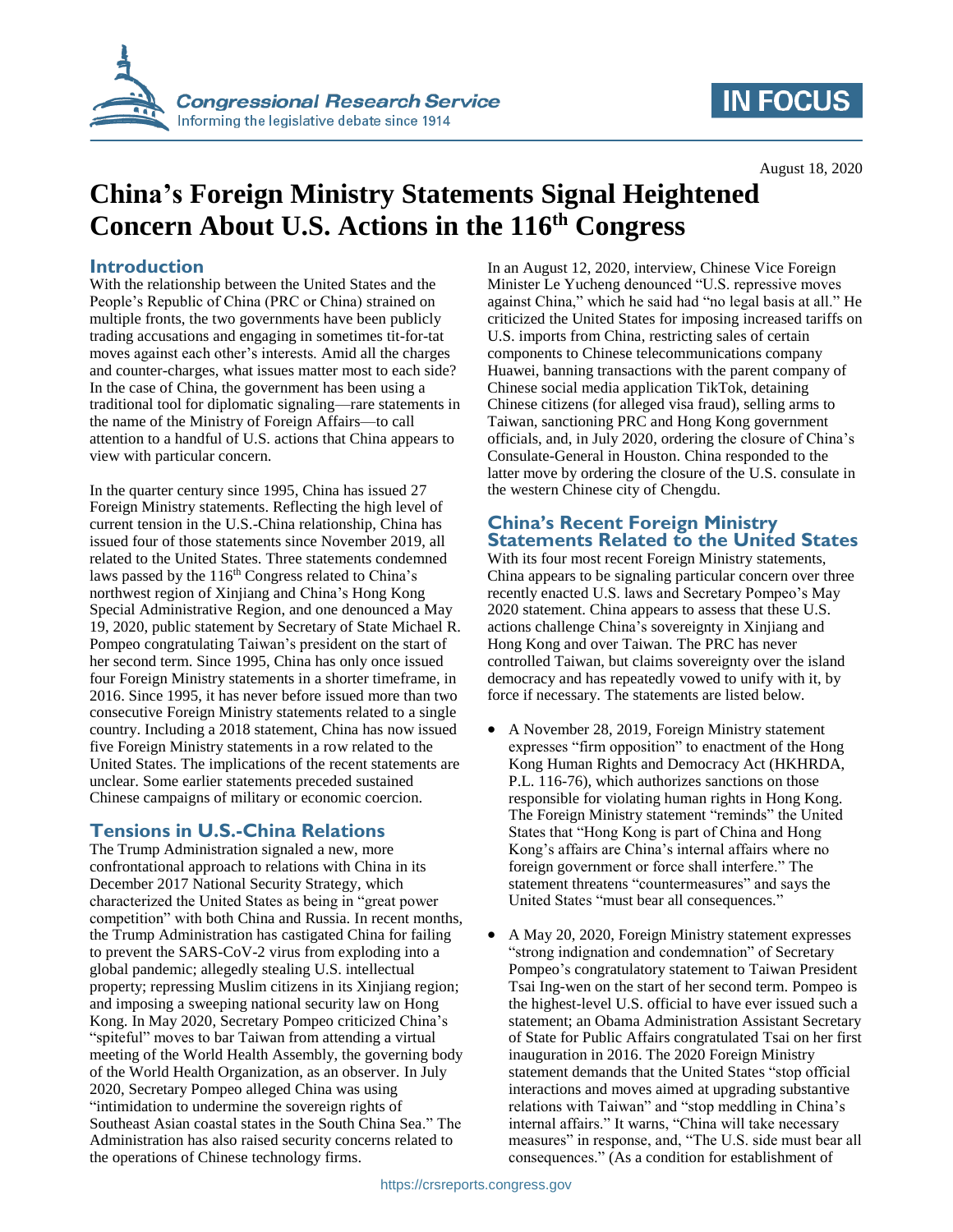U.S.-China relations on January 1, 1979, the United States committed to maintaining only unofficial relations with Taiwan. It also acknowledged, but did not affirm, China's position that Taiwan is part of China.)

- A June 18, 2020, Foreign Ministry statement expresses "strong indignation and firm opposition" to enactment of the Uyghur Human Rights Policy Act of 2020 (P.L. 116-145), which authorizes sanctions on those responsible for human rights abuses in Xinjiang. The ministry statement urges the United States to "stop using this Xinjiang-related Act to harm China's interests and interfere in China's internal affairs." Otherwise, "China will respond resolutely, and the United States must bear all the consequences arising therefrom."
- A July 15, 2020, Foreign Ministry statement "firmly opposes and strongly condemns" enactment of the Hong Kong Autonomy Act (P.L. 116-149), which authorizes sanctions on foreign persons responsible for reducing Hong Kong's high degree of autonomy and on foreign financial institutions that conduct transactions with such persons. The statement urges the United States not to enforce the act and to "stop interfering in Hong Kong and other internal affairs of China in any way." It warns, "In order to safeguard its legitimate interests, China will make necessary response and sanction the relevant individuals and entities of the United States."

## **Foreign Ministry Statements in Context**

Between 1995 and October 2019, China issued five other Foreign Ministry statements related to the United States:

- on May 23, 1995, expressing "great indignation" over the U.S. decision to allow Taiwan's then-president, Lee Teng-hui, to make a private visit to the United States;
- on March 25, 1999, expressing "deep worry" over the "U.S.-led North Atlantic Treaty Organization's" (NATO's) aerial bombing of Kosovo;
- on March 20, 2003, expressing "serious concern" over the U.S. invasion of Iraq;
- on July 8, 2016, expressing "strong dissatisfaction and firm opposition" to deployment of U.S. Terminal High Altitude Area Defense (THAAD) anti-ballistic missile defense systems in South Korea; and
- on June 12, 2018, unusually expressing "a high level of appreciation" for a summit meeting between the U.S. and North Korean leaders.

In Chinese foreign policy, the only diplomatic statement more authoritative than a Foreign Ministry statement is a statement issued in the name of the PRC government. Since 1995, China has issued seven such statements (excluding joint statements with other countries). Four relate to China's territorial claims and one to a U.S. action.

• A 1995 PRC government statement pledged not to use or threaten to use nuclear weapons against Kazakhstan or any other non-nuclear weapons state or nuclear-free zone. A 1996 PRC government statement announced a Chinese moratorium on nuclear testing.

- Another 1996 PRC government statement announced baselines for China's claimed territorial sea around parts of China's coast and around the disputed Paracel Islands in the South China Sea. A 2012 statement declared baselines around the disputed Senkaku Islands in the East China Sea, known in China as the Diaoyu Dao.
- A 1999 PRC government statement expressed "utmost indignation and stern condemnation" over the U.S. bombing of China's embassy in Belgrade during NATO operations in the then-Federal Republic of Yugoslavia.
- A 2013 PRC government statement announced China's establishment of an East China Sea Air Defense Identification Zone.
- A 2016 PRC government statement detailed China's "territorial sovereignty and maritime rights and interests in the South China Sea."

### **Chinese Actions Responding to U.S. Moves**

Responding to implementation of the three U.S. laws that are the subject of the recent Foreign Ministry statements, China has three times announced "sanctions" on U.S. targets, on December 2, 2019, and on July 13 and August 10, 2020. China has not explained what its own sanctions entail. China has targeted for sanctions one Trump Administration official (the U.S. Ambassador at Large for International Religious Freedom), five U.S. Senators, one U.S. Representative, the U.S. Congressional-Executive Commission on China, and five U.S. non-governmental entities and their heads. The entities are the National Endowment for Democracy and two of its core grantees, plus advocacy organizations Human Rights Watch and Freedom House. After enactment of the HKHRDA, China also said it would "suspend reviewing requests of U.S. military vessels and aircraft" to visit Hong Kong. China has not announced moves explicitly tied to Secretary Pompeo's statement. In response to the July 9, 2020, U.S. notification of a planned upgrade to Taiwan's Patriot surface-to-air missiles, however, China announced unspecified sanctions against U.S. defense firm Lockheed Martin.

It is not clear whether China plans additional steps. The 2016 Foreign Ministry statement opposing THAAD deployment in South Korea preceded an 18-month-long PRC campaign of coercion against select South Korean economic interests, most prominently the China operations of South Korea's Lotte Group and South Korea's cultural exports to China. In 1995, the Foreign Ministry statement about then-Taiwan President Lee's planned visit to the United States preceded a 10-month PRC campaign of military coercion against Taiwan, during which China conducted military exercises and missile tests in the waters near Taiwan, eventually prompting the United States to dispatch two aircraft carriers to the region.

**Susan V. Lawrence**, Specialist in Asian Affairs